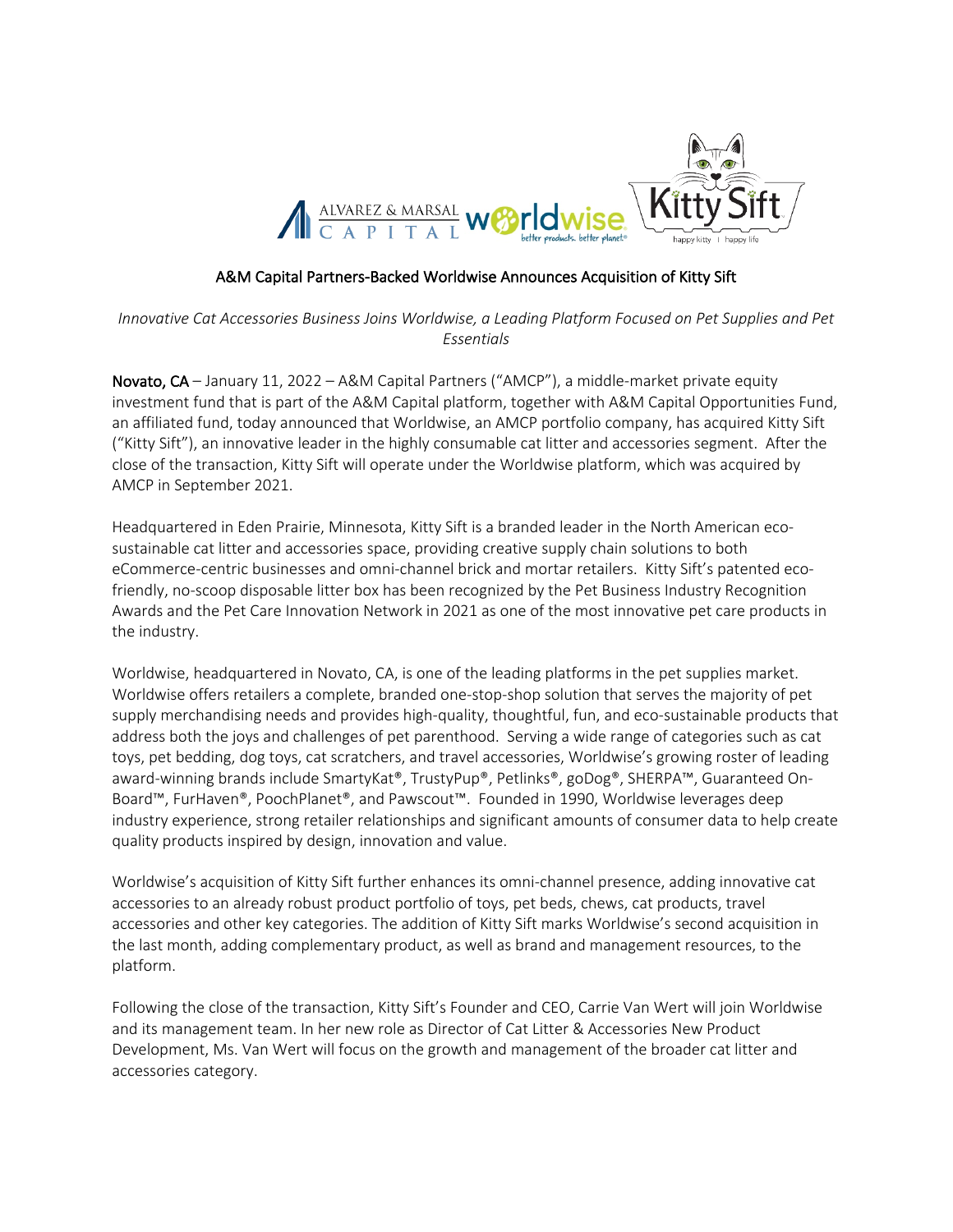"We believe that Carrie and her team have done a fantastic job innovating in cat litter and accessories while emphasizing sustainability," said Ryan McCarthy, Partner at AMCP. "We're incredibly pleased to bring Carrie and her team under the Worldwise platform to bolster our offerings and lend AMCP's deep expertise in the pet industry. This is Worldwise's second acquisition in the last month, demonstrating our focus on continuing to add complementary businesses, products and brands to the Worldwise platform."

"I created Kitty Sift to address an unmet demand in the pet care market and have successfully grown our business by focusing on providing eco-friendly products to Cat Parents," said Mrs. Van Wert. "The Kitty Sift team and I are thrilled to be joining Worldwise as we believe they have the vision and infrastructure to help us reach our full potential in the marketplace. We feel the combined platform is well-positioned for continued success as it continues to provide a broad offering of innovative pet solutions across multiple channels."

"We believe that the addition of Kitty Sift to the Worldwise platform is exciting news for our team and Cat Parents everywhere," added Mr. Fick. "This marks what we believe to be an important step in our journey to build out the Worldwise platform of brands and develop even more highly innovative, high-quality products across the cat litter and accessories segment. Worldwise is focused on being a leader in innovative cat products and providing our customers and consumers with new products to address their needs. In partnership with AMCP, we look forward to further growing our platform, reach and offerings and continuing to meet our customers' needs wherever they are looking to purchase our products."

Calfee, Halter and Griswald LLP provided legal counsel to AMCP.

# About Kitty Sift

Headquartered in Eden Prairie, MN, Kitty Sift is a leading North America eco-sustainable cat litter & accessories innovator providing creative supply chain solutions to both eCommerce-centric businesses and omni-channel brick and mortar retailers. For more information, please visit https://kittysift.com.

#### About Worldwise, Inc.

Worldwise, Inc. is committed to creating the most innovative, accessible, affordable, and environmentally-responsible product-solutions for pets and pet-parents everywhere. Our family of award-winning brands - goDog®, Petlinks®, SHERPA®, Hear Doggy!®, SmartyKat®, TrustyPup®, Guaranteed On-Board®, PoochPlanet®, Pawscout™, FurHaven® and more - all stand for the highest in quality, safety and satisfaction, and incorporate environmentally-responsible materials and processes whenever possible. Adhering to meet child safety standards and backed by our satisfaction guarantee, our thoughtful, fun and eco-sustainable products promote the bond between pets and pet-parents across diverse categories such as cat toys, catnip, cat bedding, cat scratchers, dog toys, dog bedding, dog and cat travel accessories, app-integrated dog and cat tracking solutions, and more. For more information, please visit http://www.worldwise.com.

# About A&M Capital Partners

A&M Capital Partners is Alvarez & Marsal Capital's flagship investment strategy focused on middlemarket control transactions in North America with total assets under management of approximately \$2.5 billion. AMCP partners with founders, corporates and management teams, providing the capital and strategic assistance that we believe is required to take businesses to the next level of success. AMCP invests in businesses across a wide range of sectors including Business Services, Industrials, Manufacturing, Food & Beverage, Healthcare, Consumer & Retail, Government Services, Financial Services and Energy Services. More broadly, Alvarez & Marsal Capital is a multi-strategy private equity